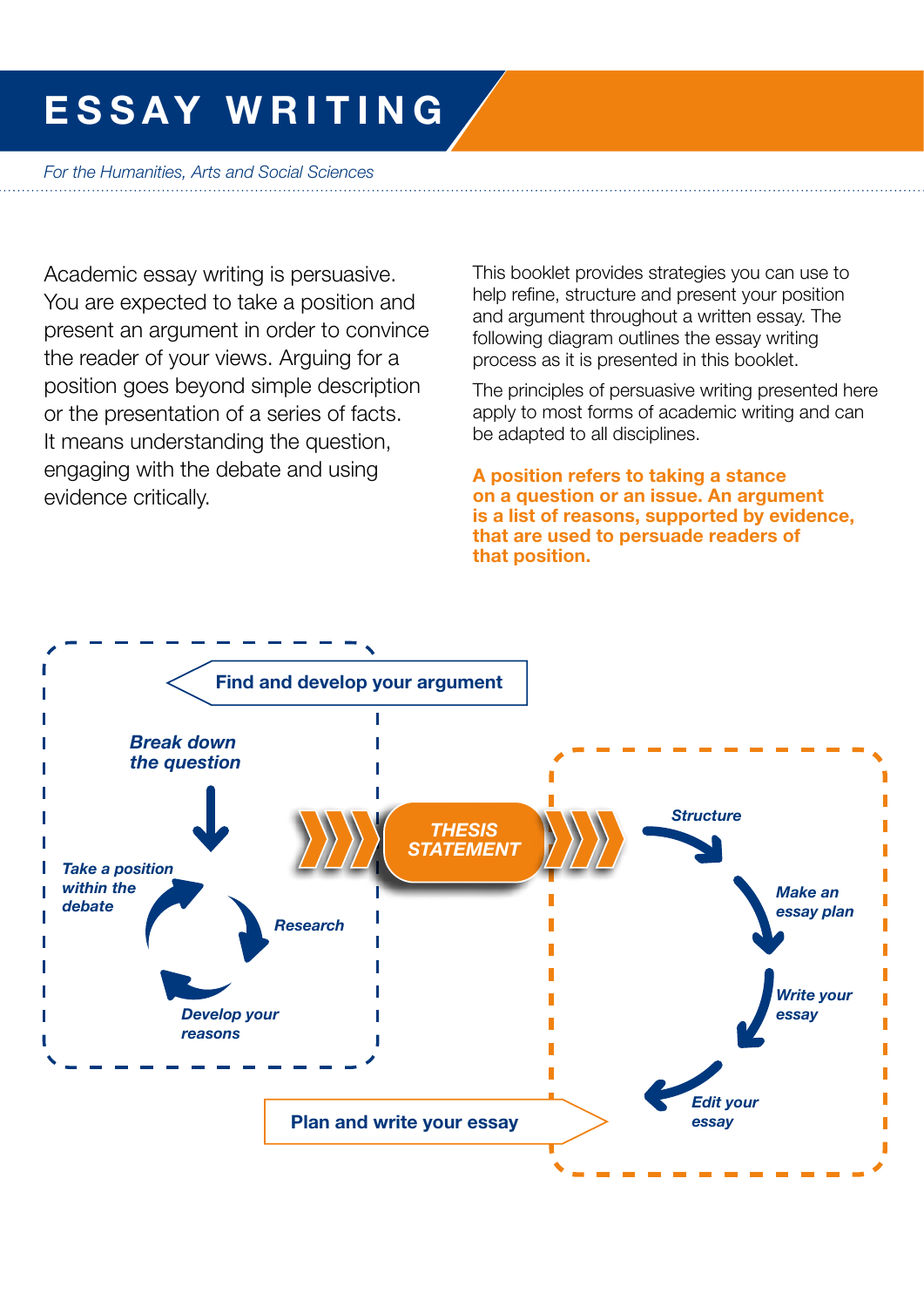# Understand the question

The first step in writing an essay is to understand the question or task. Regardless of its wording, you should assume that you are required to take a position and present an argument.

One way to break down the question is to look at its main ideas. How do they link to the key themes, concepts and theories you have been studying in your course? This contextual information helps you to formulate your position and argument in reference to the course objectives.

The Koori Court topic used throughout this booklet may not be relevant to you or your courses. However, if you take your time to work through the example, it should become easier for you to apply these strategies to your own essays.

The beauty of an essay at university is that you can take any position and present any argument, so long as it is reasonable, logical and supported by suitable and relevant evidence.

Naturally, there may be a viewpoint that you agree with early on, perhaps not long after you first read the question. However, you may not be able to take a strong position supported by evidence until you spend more time engaging with the debate.

The way the essay question is worded can provide many clues as to how you should proceed. Close reading of the question and referring back to it throughout the essay writing process is critical to ensuring that you are answering it properly.

## THE KOORI COURT

#### An essay question

Consider the following essay question:

*In Victoria, Indigenous Australians who plead guilty to some offences can choose to be sentenced by the Koori Court rather than the Magistrates Court. The purpose of these Koori courts is to make the legal system less alienating and more culturally appropriate for Aboriginal communities. Is there a place for programs such as the Koori Court in the Australian legal system? Should there be courts for other groups in our society?*

This essay question actually asks you two separate questions. The first is whether there is a place for the Koori Court in Australia. The second is whether this should be extended to other groups.

There are a number of positions you could take in answer to this question. For example:

- > Yes, there is a place for the Koori Court and it should be extended to other groups.
- > Yes, there is a place for the Koori Court but it should not be extended to other groups.
- > No, there is no place for specialist programs such as the Koori Court (the argument against extension would be therefore assumed).

However, it is also possible to take a more nuanced approach to answering this question, such as:

*The Koori Court should be limited to youth and first offenders. This model should be extended more broadly to these groups.*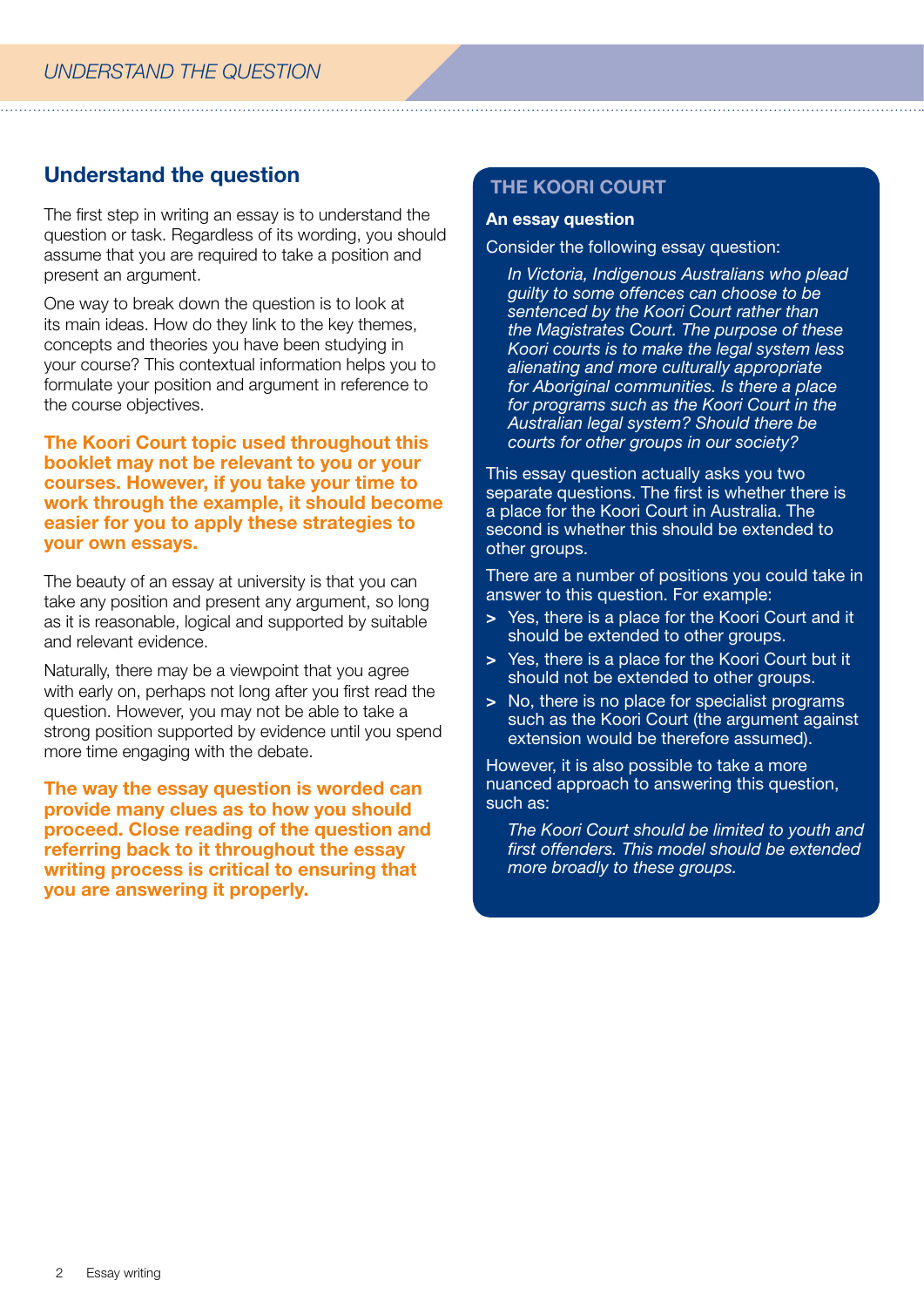# Understand the debate

In order to be persuasive, you need to be familiar with all sides of the debate, not just that which supports your view.

There are likely to be many viewpoints on any given topic within the academic literature. To become familiar with the arguments made by those on both (or multiple) sides of a debate, you need to carry out research.

Reading is central to research. Reading widely helps you to find information about what is currently known about the topic. It helps you to understand its background context and underlying theories. It also shows you the varied lines of argument that exist.

The research process helps you to refine and strengthen your own position.

## Research strategies

- > Research and read with a purpose. Seek out information that answers a specific question you have. For example, you may ask yourself, 'I want to understand this theory more' or 'I want to know more about the historical context.' This will help to focus each stage of your literature search and make the process more manageable. The questions you ask will change as you progress.
- > Look for evidence in the readings that you think may support your position. Engage with evidence that you think contradicts your position.
- > Read strategically at the early stages of research. This means skimming rather than reading entire journal articles or chapters. For example, read the abstract, introduction, conclusion and topic sentences of a journal article. Later on, you can return to key readings and re-read them in-depth.
- > Judicious highlighting can help to identify key ideas when you return to a reading.
- > Have a systematic approach to your notetaking. For example, you may like to make margin notes while reading then rewrite or summarise them in a new document.

Remember that the research process is cyclical, meaning that you may return to your position and the readings many times before you feel that you have a clear argument.

## Develop your reasons

At this point you should develop the reasons in support of your position. Evidence is central to showing that your reasons are legitimate. Your argument is strengthened when it is supported by evidence that you have interpreted critically.

Think about arguments that could be made against your position. How could you rebut them? What evidence from the research could you use to support your view? Presenting counterarguments and rebutting them helps to strengthen your position.

A brainstorm or mind-map may help you to come up with your reasons. Brainstorming helps link main ideas, group ideas together and eliminate those that may be irrelevant. It can help you to identify the main themes and the points you are going to make. This can be useful when you come to structure your essay.

The following diagram shows how a brainstorm may look for the Koori Court essay question. After brainstorming, you may like to convert your diagram into a list of reasons. If brainstorming does not appeal to you, you may prefer to start with a simple list of your ideas.

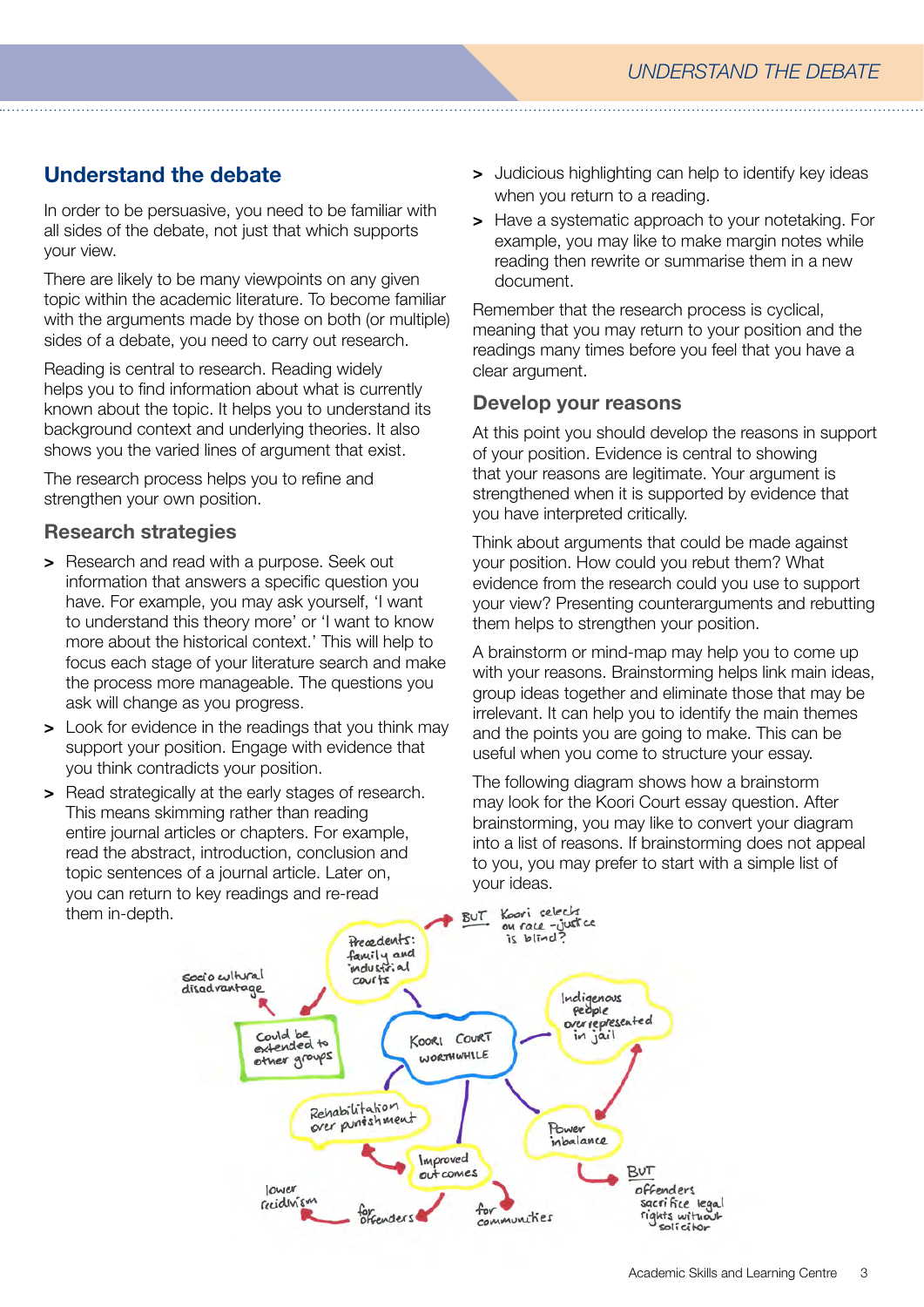#### Possible arguments

Research indicates the following arguments for and against the Koori Court:

#### *Possible arguments for*

- 1. Indigenous Australians are the most disadvantaged group and there is an urgent need to address this
- 2. The Koori Court addresses the power imbalance between the legal system and Indigenous Australians
	- a. Refer to the 'Royal Commission into Aboriginal Deaths in Custody' and 'Bringing them Home' reports
- 3. The Koori Court provides improved outcomes for both the offenders and the community
	- a. Lower rates of recidivism
	- b. Shaming offenders by Elders is more effective than the prison system
	- c. Encourages the offender to deal with underlying problems through rehabilitation
	- d. Greater acceptance by the Aboriginal community
- 4. Other specialist courts exist in Australia, providing precedent for the Koori Court
	- a. Family Court (jurisdiction on the basis of kin relations)
	- b. Industrial Relations Commission (jurisdiction) on the basis of common interest)
- 5. The Koori Court model is relevant to other groups
	- a. For example, socially or culturally disadvantaged
	- b. Similar arguments can be made

#### *Possible arguments against*

- 1. The sacrifice of rights by offenders further disadvantages Indigenous Australians
	- a. The role of the offender's solicitor is marginalised
	- b. A move from formal processes may threaten the impartiality of outcomes
- 2. The Koori Court undermines the notion that justice is blind and all people are equal
	- a. Based on an inherent characteristic (race)
	- b. Other special courts are potentially open to all
	- c. Court is not the place to address inequality

## Write a thesis statement

As you research, you will likely have many ideas and a lot of evidence you think may be relevant to your argument. It is common for arguments to be overwhelmed by the detail at this stage. Sometimes arguments try to cover too much and lose focus, becoming ambiguous and vague.

As difficult as it may be, you need to produce a concise summary of your position and its supporting argument. Sometimes you will hear this referred to as a 'thesis statement'. It states your position and your argument in a few sentences. Every essay needs a clear thesis statement, and it is usually presented in the introduction.

## To clarify your thesis statement, think about how you would explain your position and argument to an educated non-expert, like a friend or family member, in only a few sentences.

Check that your thesis statement addresses all of the essay question. If not, go back and revise your thesis statement. Remember to be as specific as you can in your wording. There should be no ambiguity—if there is, then the resulting essay may be unclear and confusing.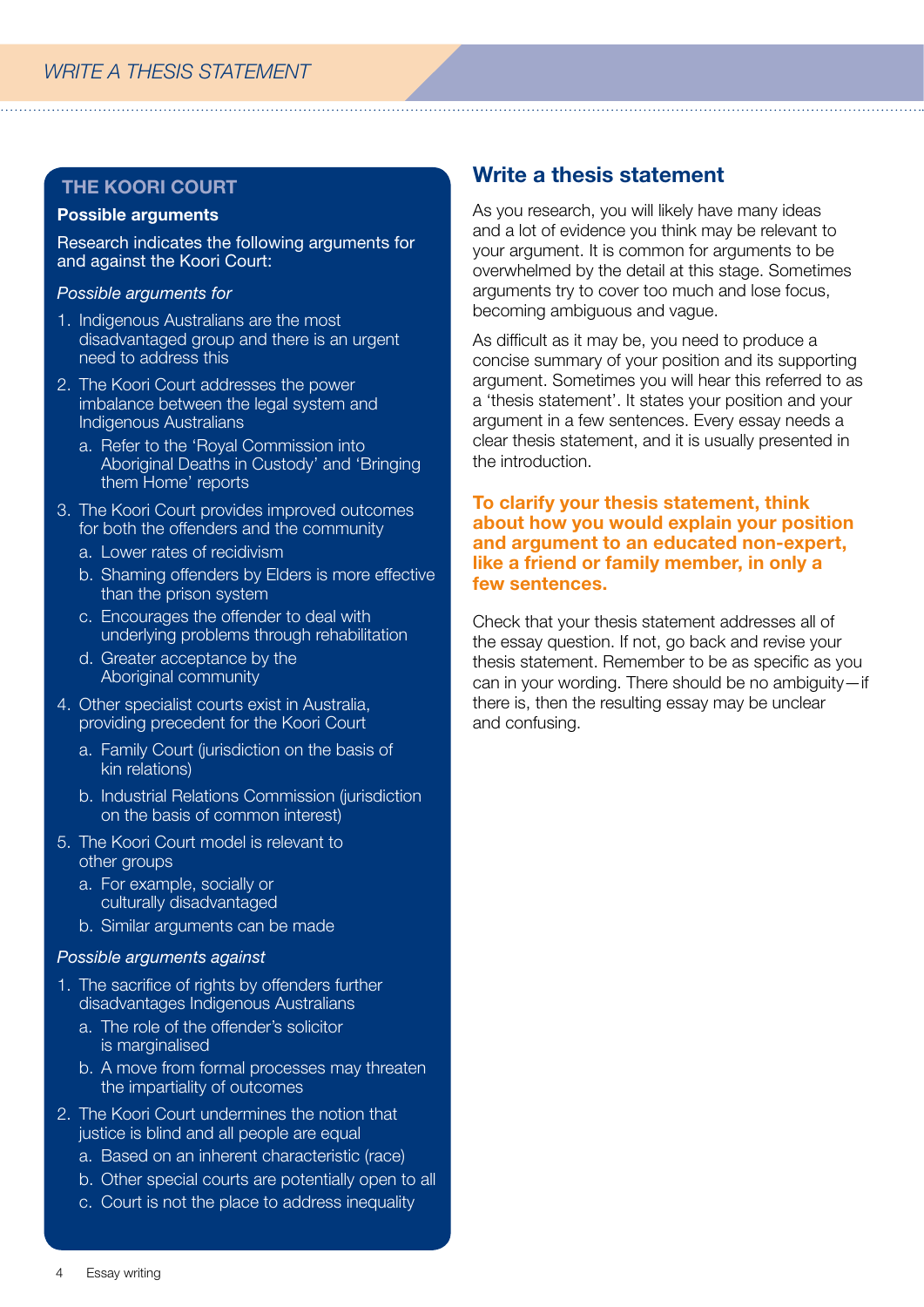#### Thesis statement

Based on the research, the evidence for was stronger than against. This led to the following position and argument:

*Yes, there is a place for the Koori Court and it should be extended to other disadvantaged groups.* 

There are four main reasons for this position:

- 1. Indigenous Australians are the most disadvantaged group and there is an urgent need to address this imbalance
- 2. There are precedents for special courts which rebuts the counterargument of special pleading or bias
- 3. The Koori Court does have limitations but it provides better outcomes
- 4. Its successes provide a model for the broader legal system

#### This can be refined into the following thesis statement:

*There is a place for such programs because, while creating a separate court appears culturally divisive, Indigenous Australians are the most disadvantaged group and there is an urgent need to address this imbalance. There are numerous precedents for special courts in Australia which addresses the argument for special pleading. Although the Koori Court has its limitations, its successes provide a model for the broader Australian legal system.*

Note that counterarguments and their rebuttals are signalled in the wording of this statement.

## Argument determines structure

Now you have written your thesis statement and have carried out preliminary research, the next step is to formulate an essay structure that is logical, coherent and maximally persuasive.

The argument you make determines your structure. The key reasons for your position form the main points that are developed in your essay. If you change your argument, you will likely need to change your essay structure in order to better support the new argument.

At this stage, write down the basic structure as a list. Think of each line as a new heading or section of your essay. Arrange these main points in a way that you think is most logical and where the ideas flow together well. Do not be afraid to experiment with alternative structures, as this process may lead you to refine your argument further.

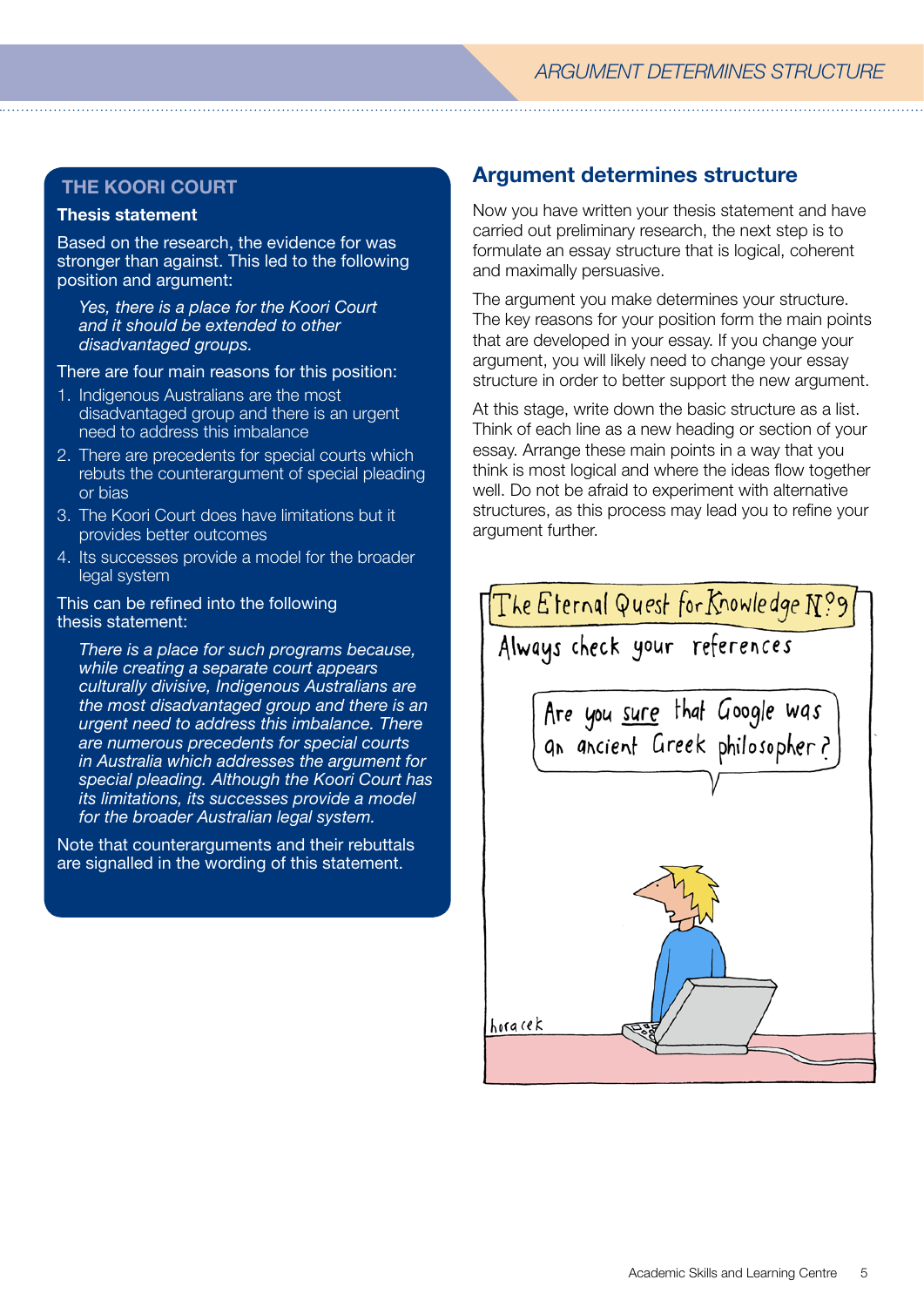## Preliminary structures

A potential structure for an essay for the Koori Court may be as follows:

*Introduction*

*Indigenous people are disadvantaged and this must be addressed*

*Other specialist courts already exist, providing precedent for the Koori Court model*

*The Koori Court of Victoria has limitations but provides better outcomes for offenders*

*Extending the Koori Court model can improve justice for all Australians*

#### *Conclusion*

If you change the argument, then the structure will change. For example, if you want to take the position against the Koori Court, your thesis statement and resulting structure will change.

#### New thesis statement:

*There is no place for programs such as the Koori Court as justice should be independent of race; all people should be equal before the law. Other specialist courts, such as the Family Court, are potentially open to all and do not select on inherent characteristics such as race or sex. The courts are not the place to address inequality; instead, measures that look at the underlying causes are needed.*

New essay structure:

*Introduction*

*Justice should be independent of race*

*Other specialist courts do not select on inherent characteristics*

*Courts are not the place to address inequality; it is better done by examining the underlying causes*

*Conclusion*

## Make an essay plan

Once you have a clear thesis statement and a rough structure, you are ready to make an essay plan. This is a more detailed breakdown of your essay that helps guide you as you write.

The length of the essay limits the number of points you can make. Typically, each paragraph contains one main idea and is around 150 to 200 words long.

Most essay word limits in undergraduate humanities, arts and social science courses are between 1000 and 4000 words. Longer essays can benefit from clearly defined sections with headings, though structuring and formatting conventions may differ between disciplines. It is important to check the course requirements.

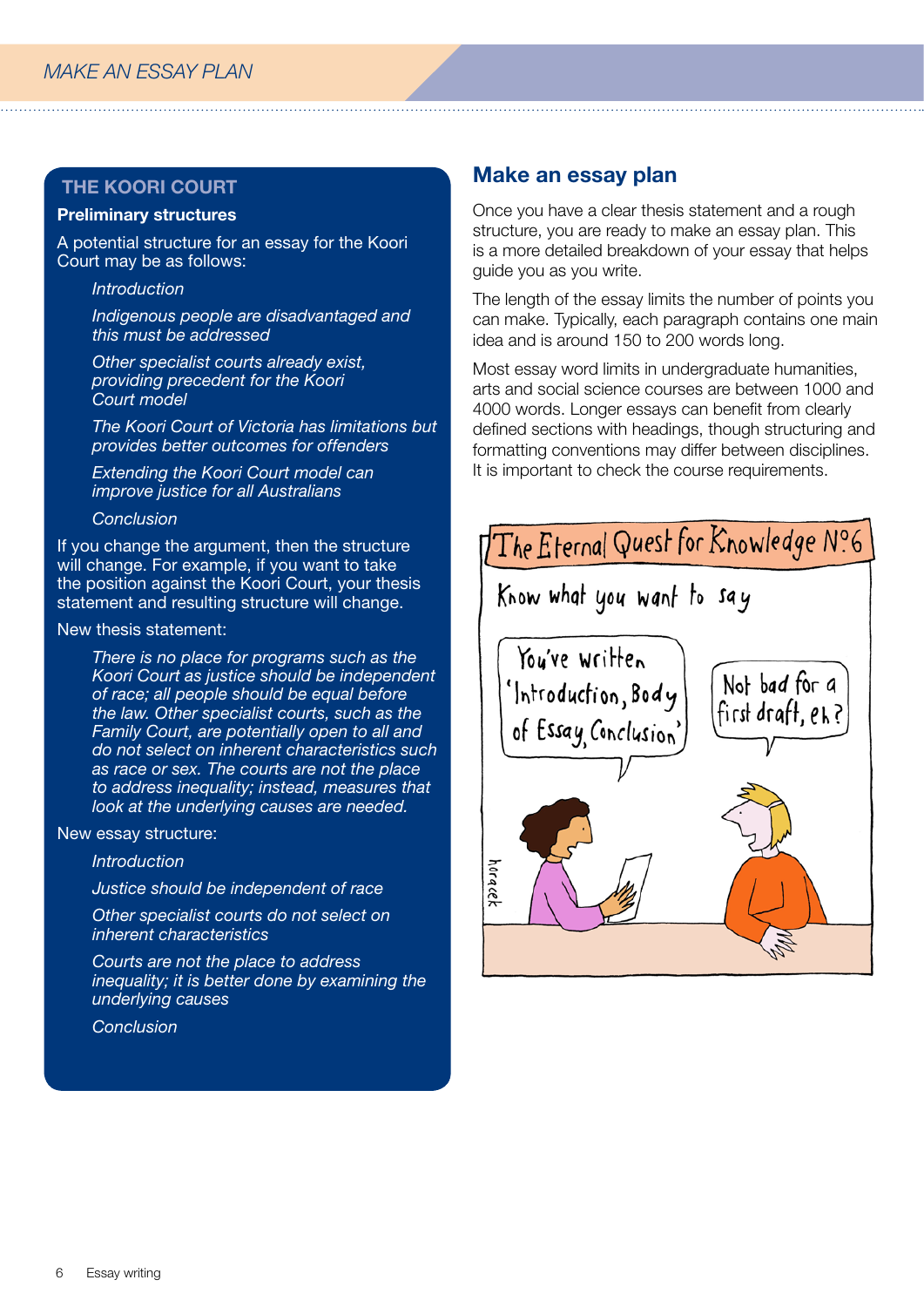#### Essay plan

The following plan is for a 1500 word essay divided into nine paragraphs.

The first section makes the argument that the legal system needs to adapt to overcome disadvantage. The second section goes on to argue that this has worked with other specialist courts and does not undermine the Australian legal system, despite some counter examples. The third section highlights the improved outcomes from the Koori Court, and then acknowledges that there are limitations that have to be carefully managed. Finally, the essay concludes by saying that the Koori Court model should be extended to other groups.

Notice how counterarguments and sources are included in this essay plan.

#### Introduction

| Para. 1           | Includes the thesis statement:                                                                                                                                                                                                                                                                                                                                                                                                                                            |
|-------------------|---------------------------------------------------------------------------------------------------------------------------------------------------------------------------------------------------------------------------------------------------------------------------------------------------------------------------------------------------------------------------------------------------------------------------------------------------------------------------|
|                   | There is a place for such programs because, while creating a separate court appears<br>culturally divisive, Indigenous Australians are the most disadvantaged group and there is an<br>urgent need to address this imbalance. There are numerous precedents for special courts in<br>Australia which addresses the argument for special pleading. Although the Koori Court has<br>its limitations, its successes provide a model for the broader Australian legal system. |
| <b>Body</b>       |                                                                                                                                                                                                                                                                                                                                                                                                                                                                           |
| <b>SECTION 1</b>  | Indigenous Australians are the most disadvantaged group and there is an urgent need<br>to address this imbalance                                                                                                                                                                                                                                                                                                                                                          |
| Para, 2           | Australia's first people are one of the most disadvantaged in the country<br>Royal Commission into Aboriginal Deaths in Custody<br><b>Bringing them Home report</b>                                                                                                                                                                                                                                                                                                       |
| Para, 3           | Need to address the power imbalance between the legal system and Indigenous Australians<br>Reports listed above; Smith and Crowe (2012)                                                                                                                                                                                                                                                                                                                                   |
| <b>SECTION 2</b>  | Other specialist courts already exist and do not undermine the justice system                                                                                                                                                                                                                                                                                                                                                                                             |
| Para. 4           | Other specialist courts provide precedent for the Koori Court model<br>Family Court: jurisdiction on basis of kin relations<br>Industrial Relations Commission: on basis of common interest                                                                                                                                                                                                                                                                               |
| Para. 5           | Even though Koori Court selects on race, it does not undermine the impartiality of justice as<br>the legal system already discriminates<br>Legal system discriminates against low education and income                                                                                                                                                                                                                                                                    |
| <b>SECTION 3</b>  | The Koori Court of Victoria has limitations but provides better outcomes for offenders                                                                                                                                                                                                                                                                                                                                                                                    |
| Para. 6           | Provides better outcomes as it addresses underlying problems<br>Lower rates of recidivism<br>Shaming offenders by Elders is more effective than prison<br>Encourages the offender to deal with underlying problems through rehabilitation<br>Greater acceptance by the Aboriginal community                                                                                                                                                                               |
| Para. 7           | Constant review is needed to ensure that offenders are not disenfranchised<br>Limit the marginalisation of the offender's solicitor<br>Be careful that the move from formal processes does not threaten impartiality<br>of outcomes                                                                                                                                                                                                                                       |
| <b>SECTION 4</b>  | Extending the Koori Court model can improve justice for all Australians                                                                                                                                                                                                                                                                                                                                                                                                   |
| Para. 8           | It can be extended to other disadvantaged groups who are suffering from imbalance of<br>power<br>For example, other groups facing social or cultural disadvantage                                                                                                                                                                                                                                                                                                         |
| <b>Conclusion</b> |                                                                                                                                                                                                                                                                                                                                                                                                                                                                           |
| Para. 9           | Wrap up the essay                                                                                                                                                                                                                                                                                                                                                                                                                                                         |
|                   |                                                                                                                                                                                                                                                                                                                                                                                                                                                                           |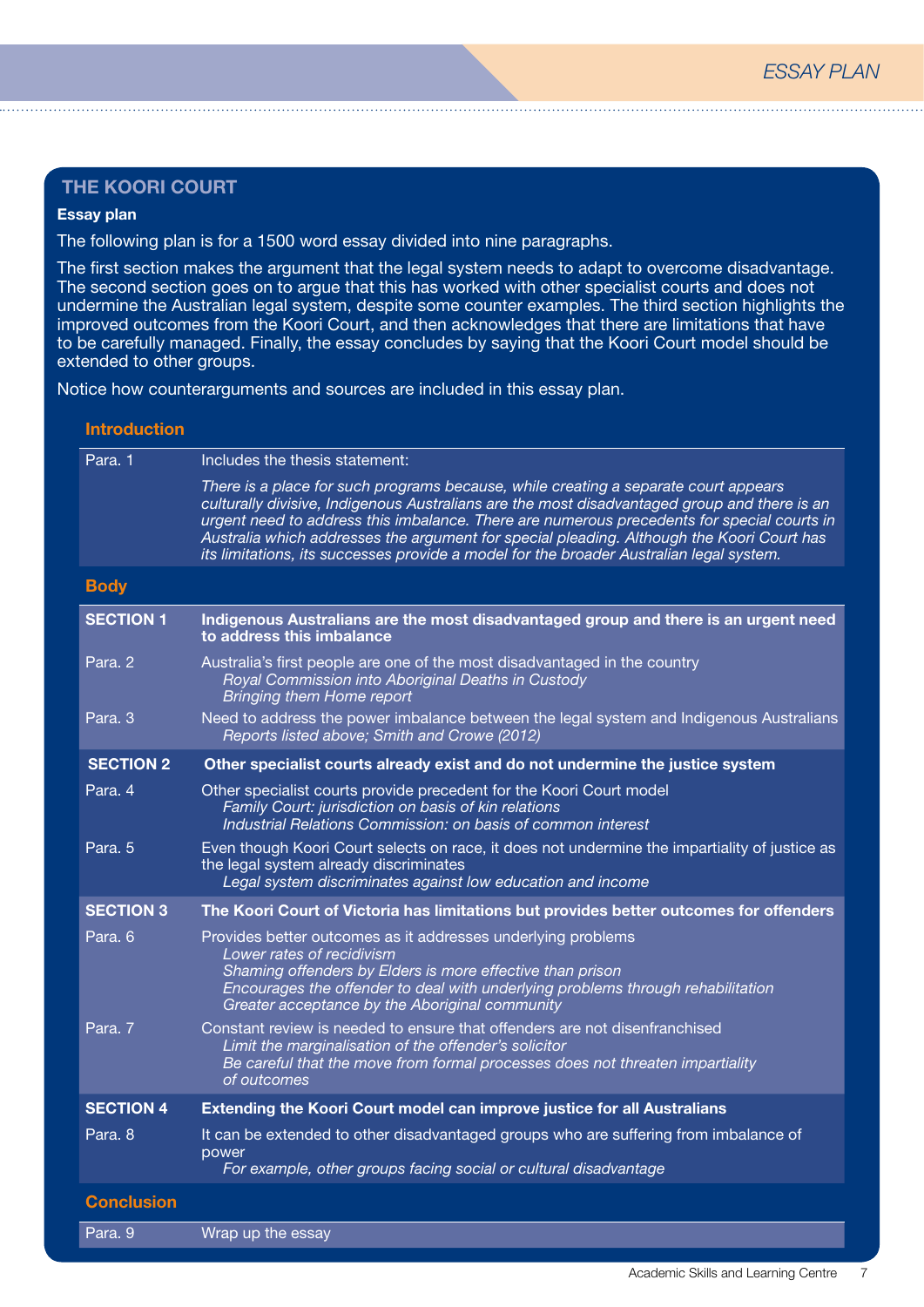## Write your essay

Ideally you have already done some writing throughout the research process, perhaps by taking notes or listing relevant points under section headings. Your notes can make a good starting place for your writing.

Writing is a process that takes time. It is important to allow enough time to draft, redraft and edit your writing. Be sure to start writing early in order to give yourself time to reflect and improve on your essay.

The following diagram outlines the parts of an essay. At the very minimum you will need an introduction, body and conclusion. Your line of argument should run through the entire essay, as it links all of your main points and evidence to your central position.

You do not need to write your essay in the order of the diagram. Some people start by writing the body of their essay, as notes they have made during research can help kick-start this section. Others like to start at the introduction in order to make it clear where the essay is going. There is no 'right' order of writing an essay. Experiment and find out what works best for you.



## The introduction

The introduction is the opening to your essay and therefore it should be clear, strong and persuasive. You need to show that you have understood the question and that you are taking a clear position and presenting a logical argument to support it. The introduction starts broadly then narrows down to your specific focus—hence the hourglass shape to the diagram.

The first thing to do is give the appropriate level of background or context to the topic. This helps to orient the reader and lays the groundwork for your position and argument. Keep the background material to a minimum by focusing on contextualising the debate rather than giving an exhaustive outline of the topic.

Next, outline the issue or debate that you will engage with. This could include mentioning why it is controversial. For example, you could briefly explain the main disagreement between relevant theorists in the field.

Then you are ready to state your position and the key points of the argument that you will use to support it. In other words, this is the place for your thesis statement. Again, make sure that it answers all of the essay question.

By presenting your whole argument in the introduction, the reader now knows what to expect. This is called 'signposting'—planting signs that help to guide the reader through your writing. Signposting helps to signal your argument in your essay and avoids the reader having to 'hunt' for it within the body. An essay without a clear thesis statement and signposting in the introduction can be frustrating to read, as the author's position is difficult to discern.

In shorter essays, the thesis statement can act as a signpost, laying out the key reasons that you will explore in the body. In longer essays, a paragraph of explicit signposting may be required in the introduction, e.g. 'Firstly, this essay argues…'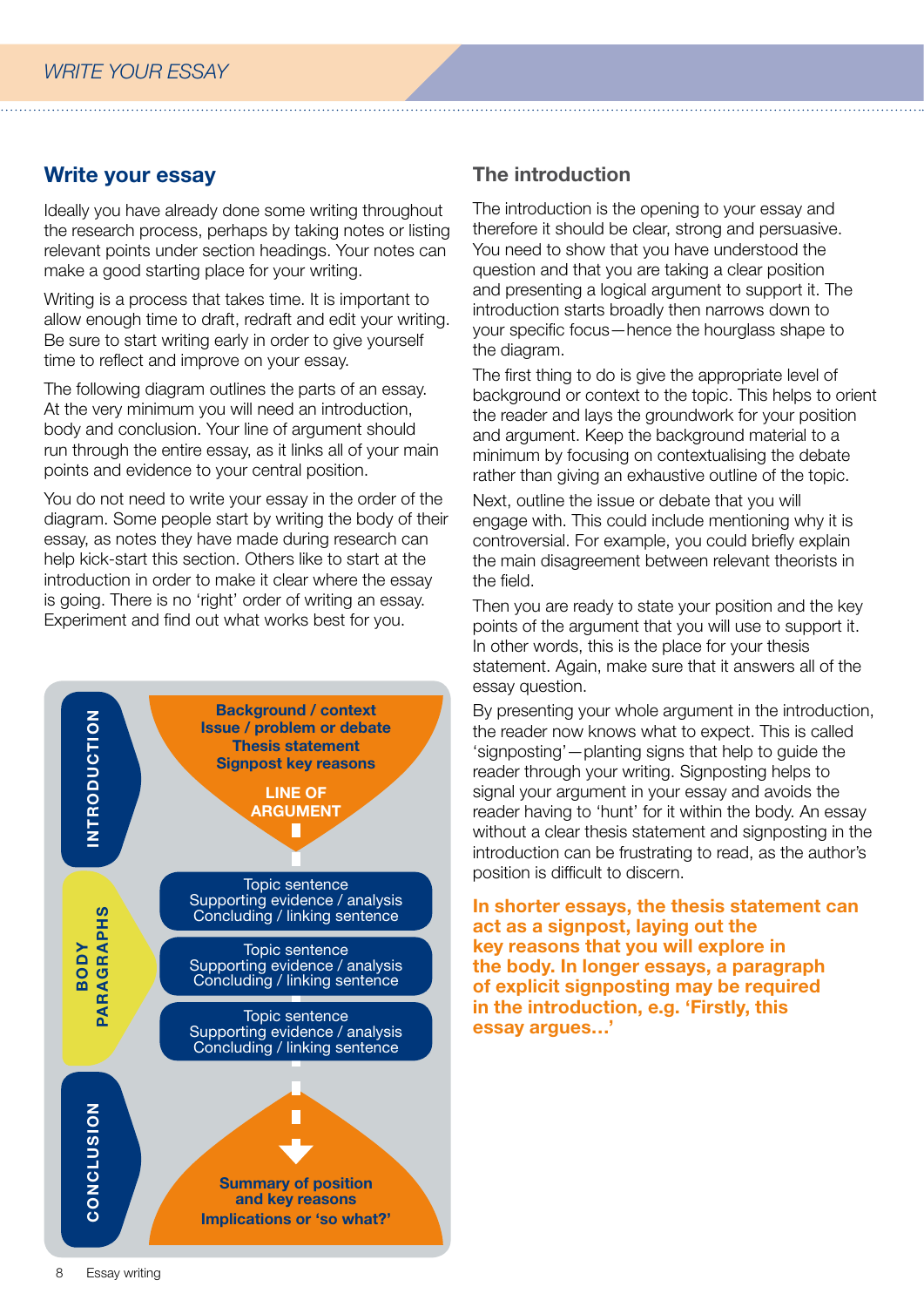## An introduction

A possible introduction to the Koori Court essay could read as follows:

*The Koori Court is a Victorian initiative that seeks more appropriate legal processes and outcomes for Indigenous people. Poor legal outcomes are reflected in the overrepresentation of Aboriginal people in the Australian prison system. The Koori Court redresses this imbalance through a more culturally sensitive approach to sentencing*  [Context]*.*

*The Koori Court's model appears to some to undermine Australia's universal justice system (see Kahler 2012)* [Debate]*. However, there is a place for such programs because, while creating a separate court appears culturally divisive, Indigenous Australians are the most disadvantaged group and there is an urgent need to address this imbalance. Numerous precedents for special courts exist which addresses the argument for special pleading; although the Koori Court has its limitations, its successes provide a model for the broader legal system* [Thesis Statement/Signposting]*.*

## The body paragraphs

Paragraphs form the body of the essay. They are its 'building blocks' and it is important to structure them well. Each paragraph should contain one main idea. It develops that idea in three parts, with a topic sentence, supporting sentences and a concluding or linking sentence.

#### *Topic sentences*

The first sentence of a paragraph is usually the topic sentence. It should indicate your position and encapsulate the argument that you make in that paragraph. To help write the topic sentence, ask yourself, 'What is this paragraph about?' and 'How does it develop my argument?' If you cannot answer these questions clearly, then the paragraph could be cut or revised.

The topic sentence needs to be clear and unambiguous because it acts like a signpost that tells the reader what to expect next.

## THE KOORI COURT

#### Topic sentences

The main point of the paragraph is captured in the topic sentence. Each of the points in your essay plan would need to be developed into a topic sentence.

#### Essay plan point:

*Other specialist courts provide precedent for the Koori Court model.*

## Topic sentence:

*Australia has a long history of specialist courts, including both the Family Court and the Industrial Relations Commission, which provide precedent for the Koori Court model within the Australian legal system.*

#### Essay plan point:

*Provides better outcomes as it addresses underlying problems.*

## Topic sentence:

*The Koori Court provides better outcomes for offenders and their communities by addressing underlying problems in a culturally sensitive manner, leading to lower rates of recidivism and greater community acceptance.*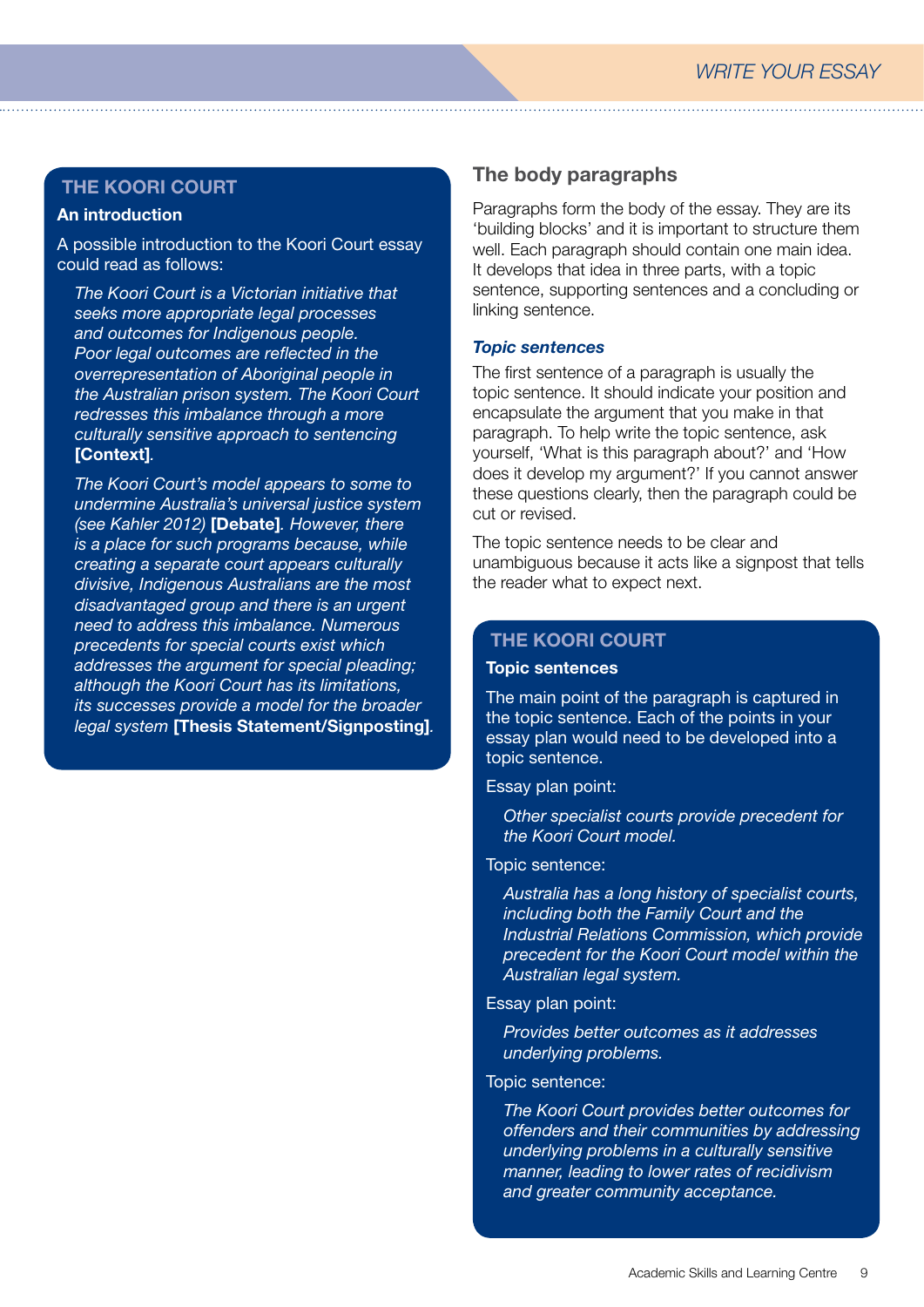## *Supporting sentences*

The sentences in the main part of the paragraph support and develop the main idea. Each sentence should connect to the others to create a logical flow. This is where you incorporate your research and analysis and support it with evidence, such as quotations or statistics.

Whenever you use an idea that is not yours, whether quoted or paraphrased, you must cite its source. Referencing is central to academic integrity, which means that you must acknowledge when you have built your argument on the work of other scholars.

## *Concluding and linking sentences*

The final sentence of your paragraph should summarise or conclude the idea that you introduced in the topic sentence. It can also lead on to the next paragraph by developing a logical link to the next main idea.

Good transitions at the end of paragraphs help the essay to feel more coherent. If you have trouble linking the main ideas across your paragraphs, consider reordering them.

## The conclusion

The final section of your essay is where you move the focus outwards from your specific topic to a question about its wider relevance.

You should first summarise your position and the key points you made throughout your essay. This reorients the reader and reminds them of what you have argued.

#### No new points should be made in the conclusion. It is also best to avoid introducing new sources of evidence.

The next part of a conclusion considers the implications of your argument. Think about what it means for the topic or the wider field. It is also possible to include some brief speculation about the implications for the future.

Ending your essay with a strong and memorable sentence can help to leave the reader satisfied that you have answered the question well.

## Finishing up

When you have written your draft, re-read the essay question to ensure that you have addressed the task. Have you covered every part of the question? Have you done what you set out to do when you came up with your thesis statement?

It is also a good idea to re-read your introduction and conclusion to ensure that they match. Ask yourself whether your argument is the same at the beginning and the end. If not, you may need to revise your thesis statement and reconsider your structure.

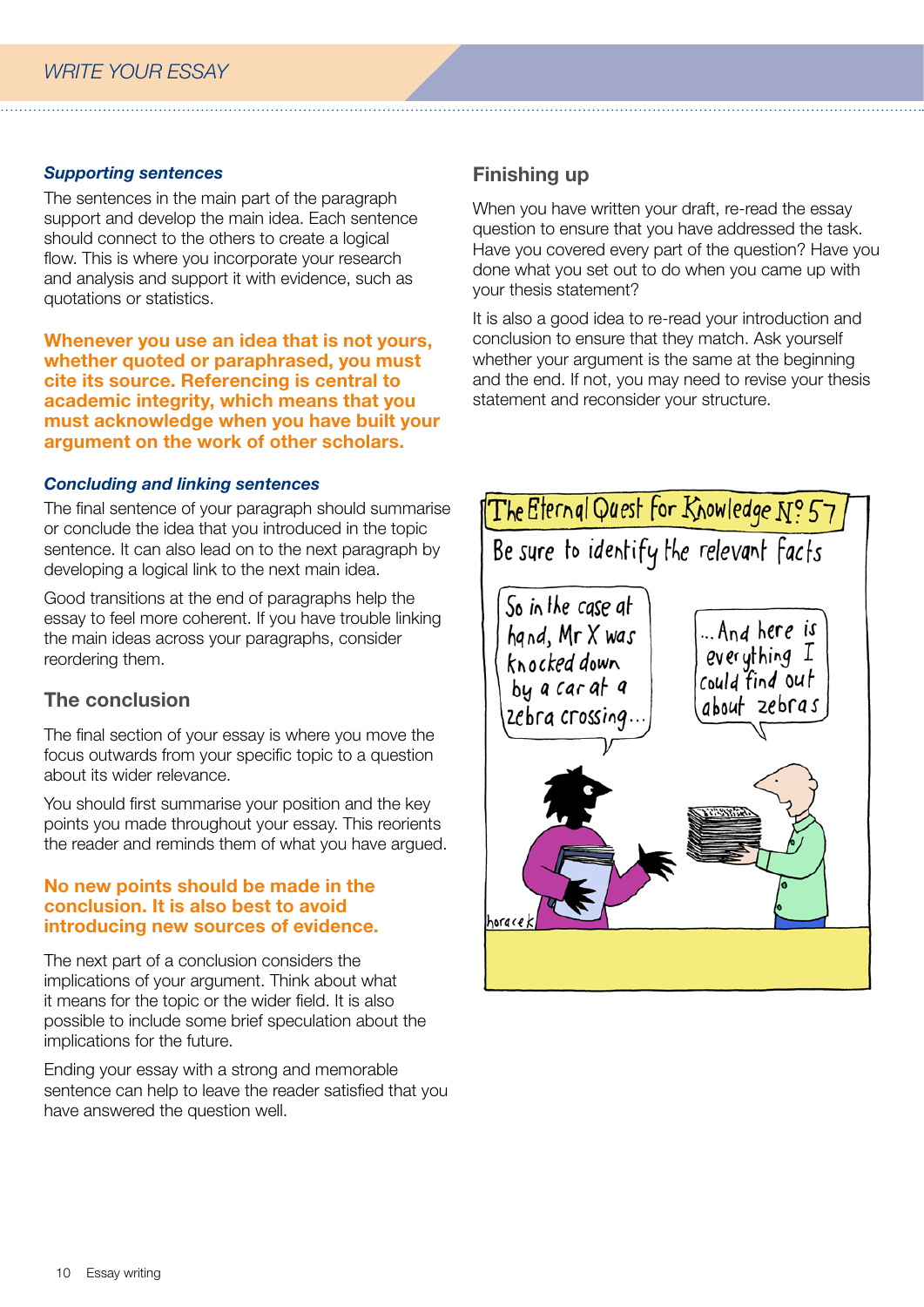## Edit your essay

Now you have written a draft of your essay, you are ready to edit it. Editing is best carried out in stages from argument through to expression. The approach outlined in the following diagram comprises a series of questions that you can ask yourself to help with the editing process.